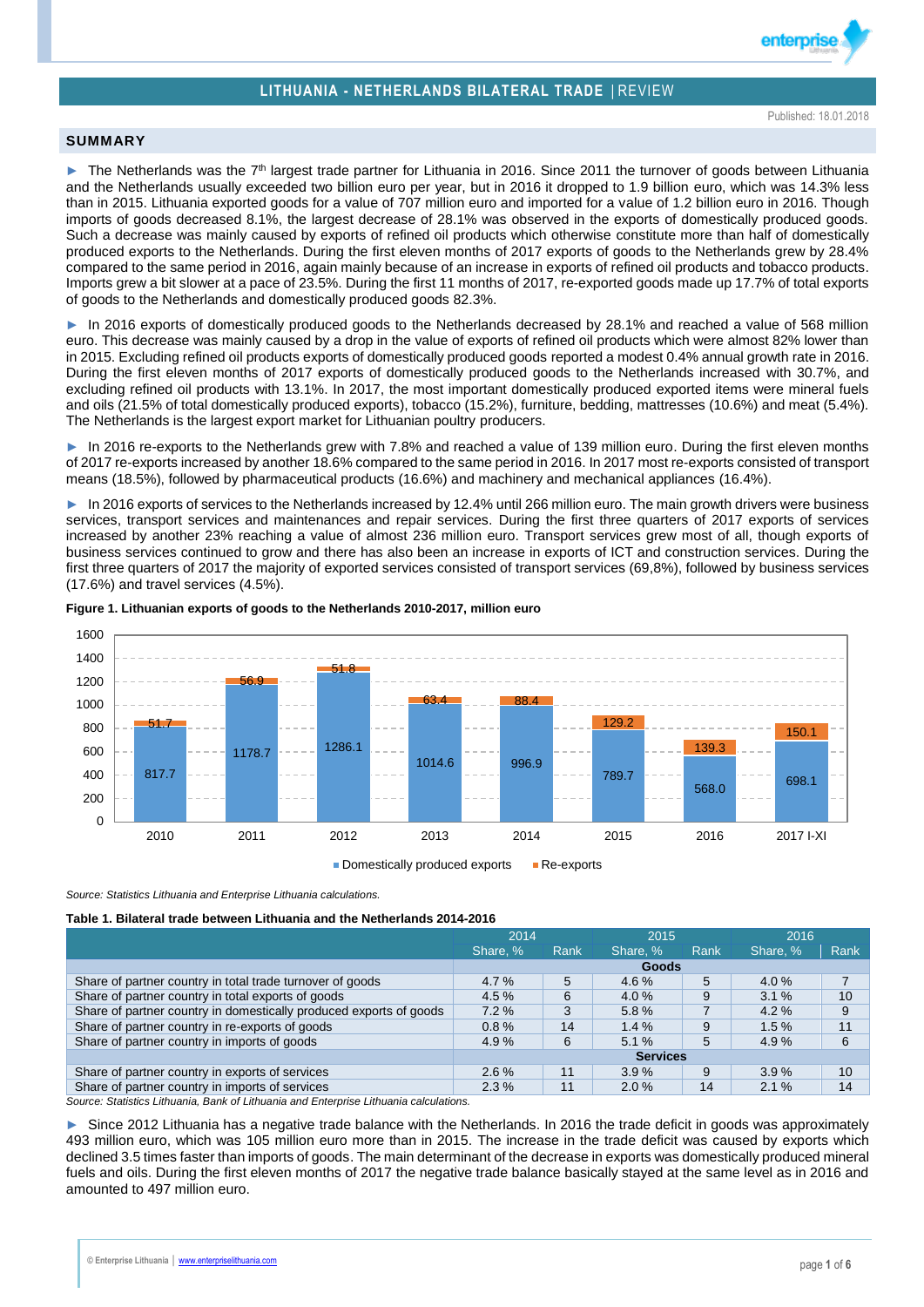

The value of imported goods from the Netherlands has been growing steadily since 2010. The growth was abruptly halted in July 2014 when Russia introduced sanctions on imports of food products originating from the EU and other countries. At that time Lithuanian traders imported considerable amounts of food products from the Netherlands and re-exported these to Russia and other Commonwealth of Independent States (CIS) markets. Because of the Russian food import embargo Lithuanian imports of the Netherlands contracted by 8% in 2014. Imports recovered with a growth rate of 2.9% in 2015 and fell again by 8.1% in 2016. The recovery of imports in 2015 can be attributed to an increased demand for capital goods in Russia which is partly provided by Lithuanian traders that re-export machinery and equipment to Russia that is previously imported from the Netherlands (among other countries). The Russian sanctions have also changed the structure of Lithuanian imports from the Netherlands: machinery took over the leading role from fruits and vegetables. Fruits and vegetables comprised almost 39% (or 538 million euro) of all imported goods from the Netherlands in 2013 and only 10% (or 120 million euro) in 2016 while imports of machinery (electrical and mechanical) constituted around 14% (or 193 million euro) in 2013 and almost 28% (or 333 million euro) in 2016. Preliminary data shows that in 2017 the value of Lithuanian imports from the Netherlands is going to surpass the record levels reached in 2013 (1.38 billion euro) because during the first eleven months of 2017 imports grew by 23.5% until 1.35 billion euro. The majority of imported items in 2017 were machinery and mechanical appliances (13.9% of total imports), electrical machinery and equipment (13.4%), live trees, plants, bulbs (8.6%) and transport means (8.2%).

► Imports of services from the Netherlands amounted to 94.7 million euro in 2016, which was 12.4% more than a year ago. Though transport services constitute almost half of all imported services, the main growth drivers in 2016 were business services (increased almost twice to 23 million euro) and ICT services (increased 2.2 times to 11 million euro). During the first three quarters of 2017 imports of services increased by another 7.2%. This time transport services were the main growth driver. In 2017 so far, most imported services were transport services (52.6%), other business services (23.9%) and ICT services (8.2%).

► In 2016 Lithuania was the 56<sup>th</sup> largest import partner for Netherlands (Latvia 64<sup>th</sup> and Estonia 76<sup>th</sup>).

## **I. TRADE BALANCE**

Since 2012 Lithuania had a negative trade balance with the Netherlands. The negative trade balance was mainly caused by an increase in the imports of fruits and vegetables and a decrease of exports of refined oil products after 2012. In 2016 the trade deficit in goods was approximately 493 million euro, which was 105 million euro more than in 2015. The increase in the trade deficit was caused by exports which declined 3.5 times faster than imports of goods. The main determinant of the decrease in exports was domestically produced mineral fuels and oils. During the first eleven months of 2017 the negative trade balance basically stayed at the same level as in 2016 and amounted to 497 million euro.





*Source: Statistics Lithuania.*

In services Lithuania has a positive trade balance with the Netherlands since 2014. In 2016, the trade surplus in services amounted to 171.5 million euro, which was almost 19 million euro larger than in 2015. During the first three quarters of 2017 the positive trade balance in services increased by another 30.3%.

## **II. DOMESTICALLY PRODUCED EXPORTS**

Exports of domestically produced goods to the Netherlands has declined for the fourth year in a row in 2016. The decline was mainly caused by exports of refined oil products which normally constitute more than half of domestically produced exports to the Netherlands. Excluding refined oil products, domestically produced exports to the Netherlands grew for the second year in a row in 2016 and amounted to 518 million euro, although the increase was only 0.4%. During the 2010-2016 period exports of domestically produced goods (without refined oil products) to the Netherlands more than doubled. During the first eleven months of 2017 exports of domestically produced goods to the Netherlands increased by 30.7%, without refined oil products with 13.1%. In 2017 the main growth drivers (without refined oil products) were tobacco products, which grew almost 70%, electrical machinery which grew with 54.4% and cereals with 29.8%. Netherlands is also the largest export market for Lithuanian poultry producers.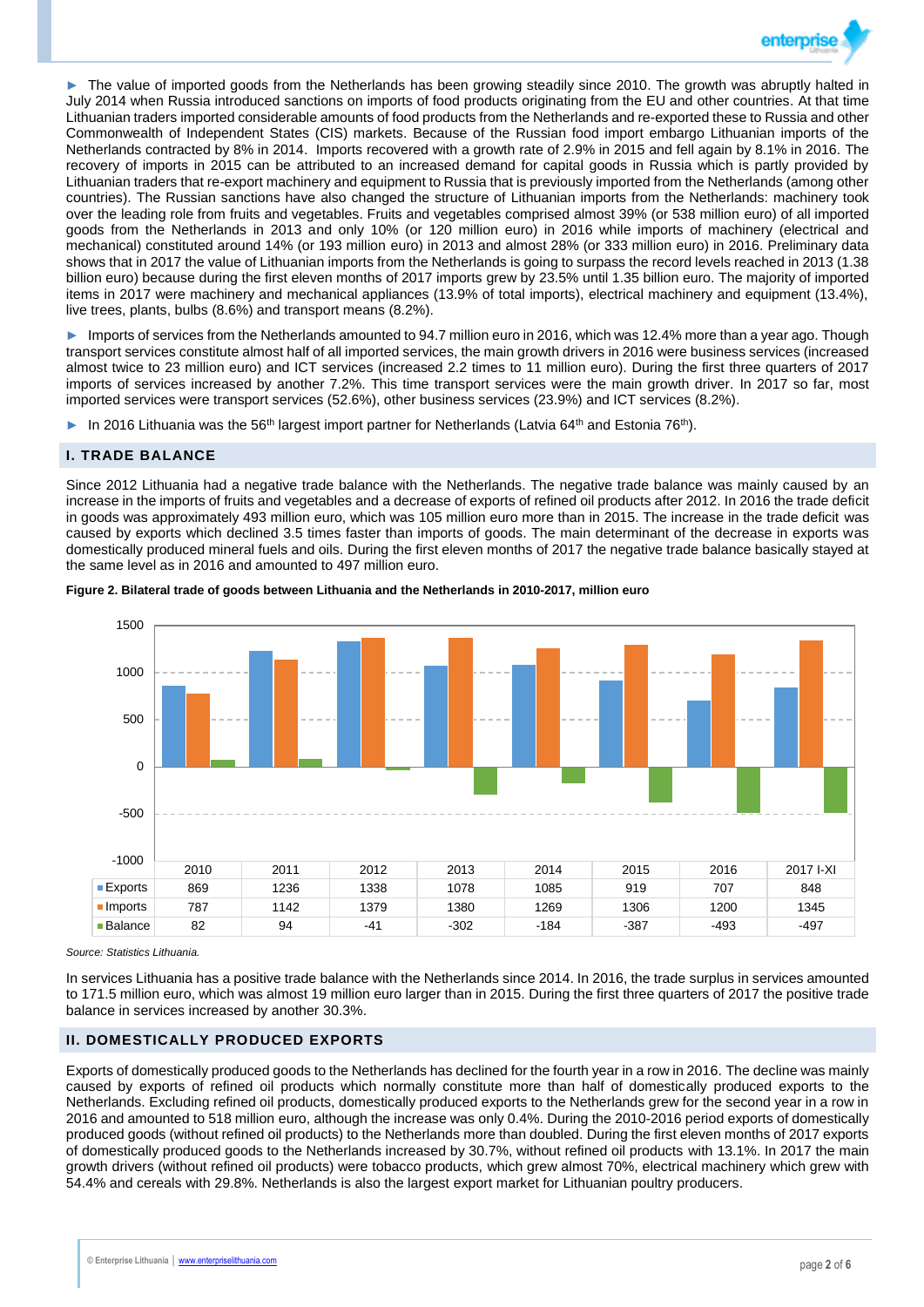

The largest share in domestically produced exports (except from refined oil products) to the Netherlands in the first eleven months of 2017 consisted of tobacco which accounted for 15.2% of total domestically produced exports to the Netherlands. Lithuania exported tobacco products for a value of 106 million euro, which was 69.8% more than during the same period in 2016. Almost all exports in this category consisted of cigarettes.

The second largest category in 2017 so far was furniture, bedding and mattresses which made up 10.6% of domestically produced exports to the Netherlands. The exported value of these goods amounted to 73.8 million euro or only 0.3% more than at the same time a year ago. In this category Lithuania mostly exported furniture (80%), mattresses (11.1%) and prefabricated buildings (4.7%).

During the first eleven months of 2017 the third largest category was meat which made up 5.4% of domestically produced exports to the Netherlands. The exported value in 2017 was almost 37.5 million euro, which was 1.4% more than during the first 11 months of 2016. Most exports in this category consisted of poultry (70.4%) and meat of bovine animals (28.2%). The Netherlands is by far the largest export market for Lithuanian poultry producers with about one third of total exported poultry going to the Netherlands during the first eleven months of 2017.

The fourth largest category was wood and articles of wood. During the first eleven months of 2017 exports in this category amounted to 36.2 million euro and made up 5.2% of total domestically produced exports to the Netherlands. The majority of exports in this category consisted of blocks, strips and friezes for parquet or wood block flooring, not assembled (40%), packing cases, boxes, crates, drums and similar packings, of wood (23.3%) and wood sawn or chipped lengthwise of a thickness exceeding 6 mm (18.8%).

### **Figure 3. Structure of exports of goods produced in Lithuania to the Netherlands during the first eleven months of 2017, %**



- **27 Mineral fuels, mineral oils**
- 24 Tobacco
- 94 Furniture; bedding, mattresses
- 02 Meat
- 44 Wood and articles of wood
- 10 Cereals
- **85 Electrical machinery and equipment**
- 87 Transport means
- Other goods

*Source: Statistics Lithuania and Enterprise Lithuania calculations.*

**Table 2. Exports of domestically produced goods to the Netherlands, million euro**

| <b>Category</b>                       | 2010 | 2011     | 2012           | 2013 | 2014 | 2015 | 2016 | 2017 I-XI |
|---------------------------------------|------|----------|----------------|------|------|------|------|-----------|
| <b>Total</b>                          | 818  | 1179     | 1286           | 1015 | 997  | 790  | 568  | 698       |
| 27 Mineral fuels, mineral oils        | 585  | 877      | 899            | 578  | 590  | 274  | 50   | 150       |
| 24 Tobacco                            | 0    | 12       | 43             | 49   | 37   | 79   | 67   | 106       |
| 94 Furniture; bedding, mattresses     | 47   | 55       | 53             | 55   | 57   | 72   | 79   | 74        |
| 02 Meat                               | 19   | 18       | 24             | 27   | 37   | 45   | 40   | 37        |
| 44 Wood and articles of wood          | 22   | 27       | 25             | 27   | 32   | 34   | 38   | 36        |
| 10 Cereals                            | 5    | 13       | 30             | 13   | 3    | 8    | 28   | 35        |
| 85 Electrical machinery and equipment | 13   | 9        | 5              | 9    | 9    | 6    | 25   | 35        |
| 87 Transport means                    | 3    | 3        | $\overline{7}$ | 6    | 12   | 26   | 20   | 27        |
| 04 Dairy produce                      | 19   | 27       | 21             | 31   | 23   | 18   | 25   | 26        |
| 38 Miscellaneous chemical products    | 0    | $\Omega$ | $\Omega$       |      | 4    | 12   | 40   | 24        |
| 39 Plastics                           | 11   | 13       | 21             | 24   | 28   | 20   | 23   | 22        |
| 12 Oil seeds and oleaginous fruits    | 3    | 3        | 17             | 41   | 52   | 52   | 11   | 16        |
| Other goods                           | 92   | 122      | 142            | 150  | 113  | 144  | 123  | 110       |

*Source: Statistics Lithuania and Enterprise Lithuania calculations.*

### **III. EXPORTS OF SERVICES**

In 2016 exports of services to the Netherlands increased by 12.4% until 266 million euro. The main growth drivers were business services, transport services and maintenances and repair services. During the first three quarters of 2017 exports of services increased by another 23%, reaching a value of almost 236 million euro. This time transport services grew most, though exports of business services continued to grow and an increase in the exports of ICT and construction services was also reported. In 2017 (first three quarters) most exported services were made up of transport services (69,8%), followed by business services (17.6%) and travel services (4.5%).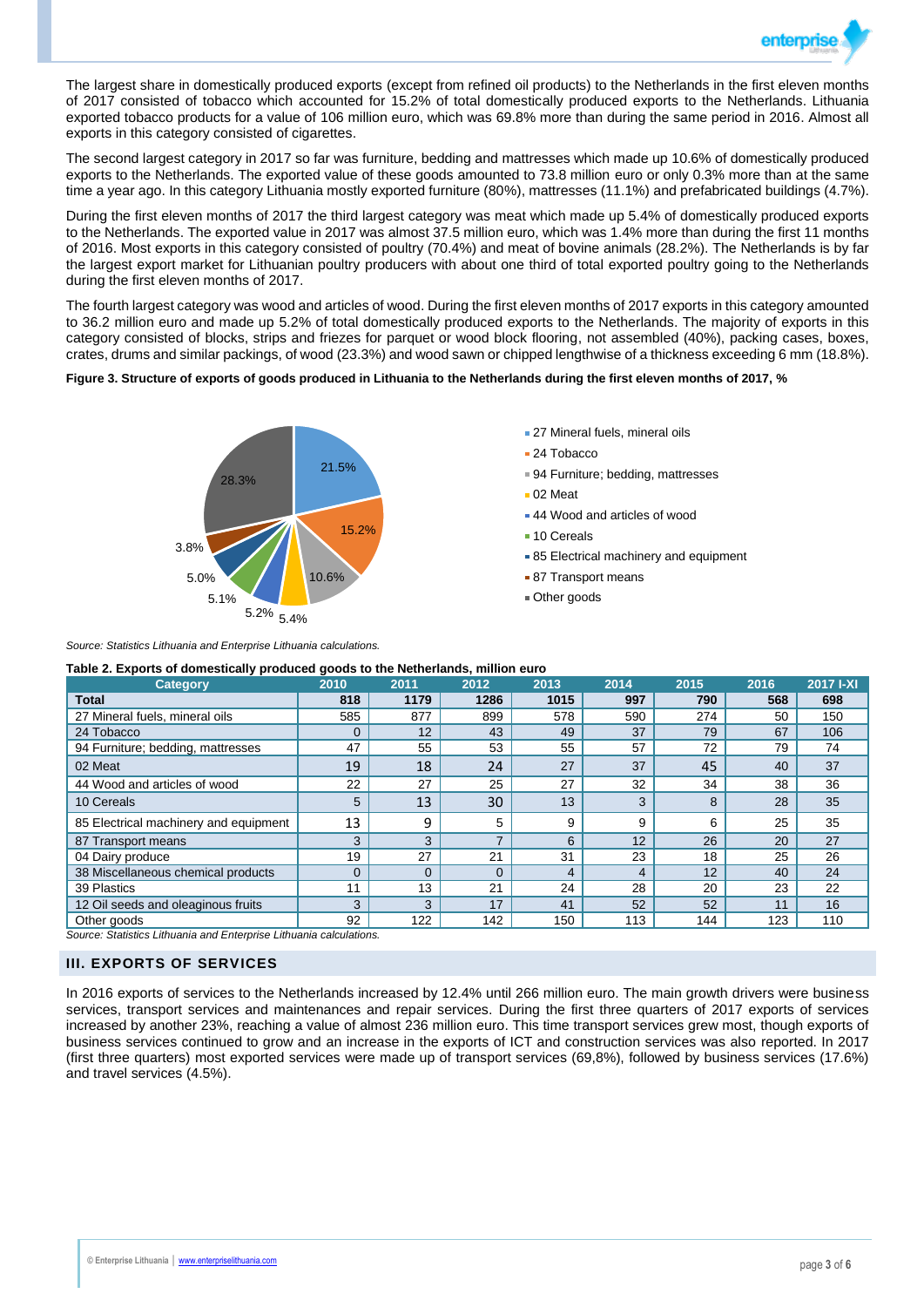

#### **Table 3. Exports of services to the Netherlands, million euro**

| <b>Category</b>                 | 2014    | 2015   | 2016   | 2017 Q1-3 |
|---------------------------------|---------|--------|--------|-----------|
| <b>Total</b>                    | 154.8   | 236.9  | 266.2  | 235.7     |
| <b>Transport services</b>       | 133.1   | 166.3  | 178.1  | 164.6     |
| Other business services         | 32.8    | 28.4   | 50.7   | 41.5      |
| <b>Travel services</b>          | 13.6    | 14.8   | 14.0   | 10.5      |
| Maintenance and repair services | 1.8     | 2.3    | 12.0   | 7.8       |
| <b>ICT</b> services             | 7.4     | 0.8    | 7.5    | 7.4       |
| <b>Construction services</b>    | 5.3     | 4.0    | 3.9    | 5.3       |
| Manufacturing services          | $-41.2$ | $-3.0$ | $-3.9$ | $-3.6$    |
| Other services                  | 2.0     | 23.3   | 4.0    | 2.2       |

*• confidential data*

*Sources: Bank of Lithuania and Enterprise Lithuania calculations.*

#### **IV. POTENTIAL EXPORT OPPORTUNITIES**

The Decision Support Model (DSM)<sup>1</sup> identified 1298 product group (on 6-digit Combined Nomenclature level) with potential opportunities for Lithuanian exporting companies in the Netherlands. Most potential export opportunities were identified for the food industry (180), the chemical industry (135), machine building industry (131), clothing industry (119) and textile industry (98).

**Table 4. Export opportunities for Lithuanian companies in the Netherlands according to the Decision Support Model**

| <b>Industry (NACE 2 rev.)</b>                                                                        | <b>Potential export opportunities</b><br>to the Netherlands |
|------------------------------------------------------------------------------------------------------|-------------------------------------------------------------|
| 10 Food products                                                                                     | 180                                                         |
| 20 Chemicals and chemical products                                                                   | 135                                                         |
| 28 Machinery and equipment n.e.c.                                                                    | 131                                                         |
| 14 Wearing apparel                                                                                   | 119                                                         |
| 13 Textiles                                                                                          | 98                                                          |
| 25 Fabricated metal products, except machinery and equipment                                         | 73                                                          |
| 26 Computer, electronic and optical products                                                         | 67                                                          |
| 24 Basic metals                                                                                      | 57                                                          |
| 22 Rubber and plastics products                                                                      | 56                                                          |
| 32 Other manufactured goods                                                                          | 52                                                          |
| 27 Electrical equipment                                                                              | 47                                                          |
| 23 Other non-metallic mineral products                                                               | 45                                                          |
| 17 Paper and paper products                                                                          | 43                                                          |
| 01 Products of agriculture, hunting and related services                                             | 42                                                          |
| 16 Wood and of products of wood and cork, except furniture; articles of straw and plaiting materials | 31                                                          |
| 15 Leather and related products                                                                      | 21                                                          |
| 30 Other transport equipment                                                                         | 18                                                          |
| 29 Motor vehicles, trailers and semi-trailers                                                        | 16                                                          |
| 31 Furniture                                                                                         | 15                                                          |
| 21 Basic pharmaceutical products and pharmaceutical preparations                                     | 14                                                          |
| 11 Beverages                                                                                         | 13                                                          |
| 58 Publishing services                                                                               | 9                                                           |
| 03 Fish and other fishing products; aquaculture products                                             | 6                                                           |
| 90 Creative, arts and entertainment services                                                         | 3                                                           |
| 19 Coke and refined petroleum products                                                               | 3                                                           |
| 12 Tobacco products                                                                                  | $\overline{2}$                                              |
| 38 Waste collection, treatment and disposal services; materials recovery services                    |                                                             |
| 18 Printing and recording services                                                                   |                                                             |
| <b>Total</b>                                                                                         | 1298                                                        |

*Source: Eurostat Comext, Statistics Lithuania and Enterprise Lithuania calculations.*

#### **V. IMPORTS OF GOODS**

The value of imported goods from the Netherlands has been growing steadily since 2010. The growth was abruptly halted in July 2014 when Russia introduced sanctions on imports of food products originating from the EU and other countries. At that time Lithuanian traders imported considerable amounts of food products from the Netherlands and re-exported these to Russia and other Commonwealth of Independent States (CIS) markets. Because of the Russian food import embargo Lithuanian imports of the Netherlands contracted by 8% in 2014. Imports recovered with a growth rate of 2.9% in 2015 and fell again by 8.1% in 2016. The recovery of imports in 2015 can be attributed to an increased demand for capital goods in Russia which is partly provided by Lithuanian traders that re-export machinery and equipment to Russia that is previously imported from the Netherlands (among other countries). The Russian sanctions have also changed the structure of Lithuanian imports from the Netherlands: machinery took over the leading role from fruits and vegetables. Fruits and vegetables comprised almost 39% (or 538 million euro) of all imported goods from the Netherlands in 2013 and only 10% (or 120 million euro) in 2016 while imports of machinery (electrical and mechanical) constituted around 14% (or 193 million euro) in 2013 and almost 28% (or 333 million euro) in 2016. Preliminary data

 $\overline{a}$ <sup>1</sup> The Decision Support Model (DSM) is used to identify suitable export opportunities. The DSM takes into account Lithuania's revealed comparative advantage (products in which Lithuania is a relatively strong exporter in world markets), short-term and long-term import (value) growth of the product under consideration, the degree of market concentration for this product (an assessment whether it is difficult to enter the market for that product, the lower the index, the least concentrated the import market for this product) and possible barriers to market entry for that product (tariffs). The full list of export opportunities for Lithuanian exporters in the Netherlands is available on request from [analitikai@verslilietuva.lt.](mailto:analitikai@verslilietuva.lt)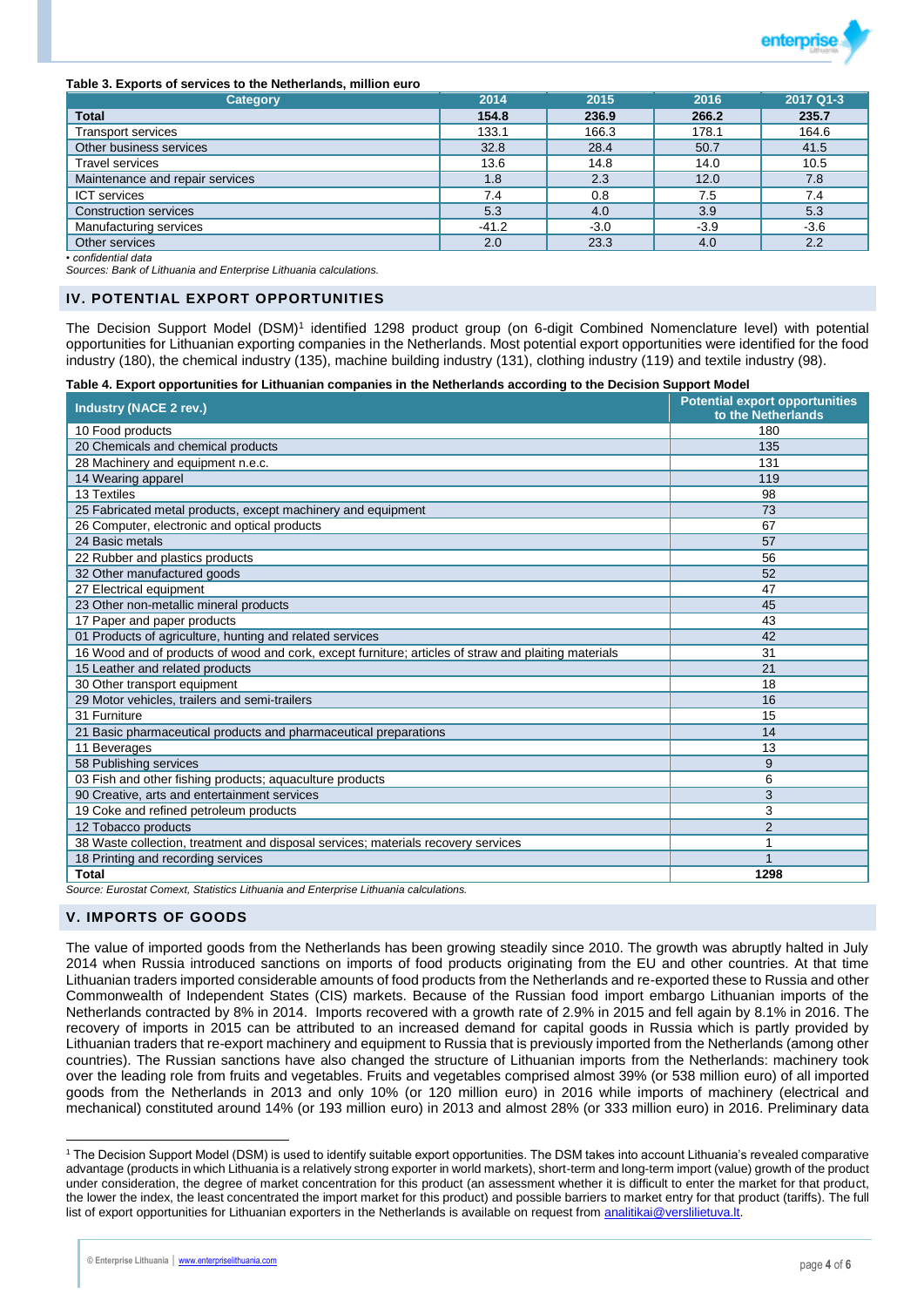

shows that in 2017 the value of imports is going to surpass the record levels reached in 2013 (1.38 billion euro) because during the first eleven months of 2017 imports increased by 23.5% and reached a value of 1.35 billion euro. Most imported items in 2017 were made up of machinery and mechanical appliances (13.9% of total imports), electrical machinery and equipment (13.4%), live trees, plants, bulbs (8.6%) and transport means (8.2%).

During the first eleven months of 2017 the largest category among imports from the Netherlands was machinery and mechanical appliances which constituted about 14% of total imports from that country. The value of these imported goods was 23.7% larger than during the same period in 2016 and amounted to 187 million euro. Imports in this category mainly consisted of computers and their parts (33%), printing machinery (15%) and agricultural, horticultural, forestry, poultry-keeping or bee-keeping machinery (about 10%).

The second largest category during the first eleven months of 2017 was electrical machinery and equipment which made up 13.4% of total imports of goods from the Netherlands. The imported value during the first eleven months of 2017 was 180.6 million euro or 29.7% more than during the same period in 2016. Most imports in this category consisted of telephone sets (78%) and monitors and projectors (4%).

During the first eleven months of 2017 the third largest category was imports of live trees, plants and bulbs with a share of 8.6%. The imported value in 2017 was 115 million euro, which was 7.4% more than in during the first eleven months of 2016. Imports in this category mostly consisted of cut flowers and flower buds of a kind suitable for bouquets or for ornamental purposes (57.5%) and other live plants, cuttings and slips, mushroom spawn (32.2%).

The fourth largest category in 2017 was the imports of transport means which comprised 8.2% of total imports of goods from the Netherlands. The imported value during the first eleven months of 2017 was 111 million euro or 47% more than during the same period in 2016. Most imports in this category consisted of road tractors (38.2%), motor vehicles for the transport of goods (30.1%) and cars or other vehicles designed for the transport of passengers (13.3%).

#### **Figure 4. Structure of imports of goods from the Netherlands during the first eleven months of 2017, %**



- **84 Machinery and mechanical appliances**
- **85 Electrical machinery and equipment**
- 06 Live trees and other plants; bulbs
- 87 Transport means
- 08 Fruit and nuts
- **29 Organic chemicals**
- **30 Pharmaceutical products**
- Other goods

*Source: Statistics Lithuania and Enterprise Lithuania calculations.*

| Category                                                           | 2010  | 2011   | 2012   | 2013   | 2014   | 2015   | 2016   | $2017 -$<br>XI |
|--------------------------------------------------------------------|-------|--------|--------|--------|--------|--------|--------|----------------|
| <b>Total</b>                                                       | 787.4 | 1141.9 | 1378.8 | 1379.9 | 1269.2 | 1306.0 | 1199.9 | 1345.5         |
| 84 Machinery and mechanical appliances                             | 70.9  | 127.9  | 168.6  | 147.9  | 191.4  | 203.5  | 170.8  | 187.1          |
| 85 Electrical machinery and equipment                              | 32.5  | 62.3   | 61.9   | 45.1   | 66.8   | 157.6  | 161.9  | 180.6          |
| 06 Live trees and other plants; bulbs                              | 18.1  | 31.0   | 37.6   | 78.8   | 92.2   | 116.1  | 113.5  | 115.4          |
| 87 Transport means                                                 | 41.3  | 98.5   | 118.0  | 143.1  | 71.0   | 62.2   | 84.6   | 110.6          |
| 08 Fruit and nuts                                                  | 162.9 | 194.6  | 239.1  | 228.8  | 183.1  | 130.5  | 73.8   | 92.4           |
| 29 Organic chemicals                                               | 37.0  | 113.8  | 92.1   | 13.8   | 30.2   | 26.5   | 54.8   | 75.2           |
| 30 Pharmaceutical products                                         | 28.5  | 35.8   | 44.6   | 51.5   | 54.8   | 90.8   | 56.9   | 60.5           |
| 07 Vegetables                                                      | 156.7 | 197.7  | 276.9  | 308.9  | 220.0  | 98.0   | 46.8   | 54.7           |
| 39 Plastics and articles thereof                                   | 26.3  | 34.0   | 43.9   | 49.2   | 51.2   | 50.8   | 43.2   | 45.8           |
| 90 Optical, photographic, measuring, medical instruments           | 14.9  | 19.3   | 23.8   | 29.6   | 34.2   | 38.9   | 41.2   | 45.5           |
| 23 Residues from the food industries, animal fodder                | 39.8  | 26.3   | 28.4   | 26.3   | 28.7   | 32.9   | 28.6   | 30.9           |
| 48 Paper and paperboard                                            | 14.8  | 19.0   | 10.8   | 10.1   | 11.9   | 16.3   | 20.0   | 23.8           |
| 24 Tobacco                                                         | 0.8   | 5.1    | 3.4    | 4.5    | 4.1    | 32.8   | 27.7   | 22.3           |
| 09 Coffee, tea, mate and spices                                    | 4.2   | 5.2    | 4.4    | 10.0   | 6.2    | 7.5    | 18.4   | 20.5           |
| 27 Mineral fuels, mineral oils                                     | 1.4   | 6.6    | 25.6   | 25.7   | 7.6    | 3.8    | 10.4   | 19.3           |
| 38 Miscellaneous chemical products                                 | 24.3  | 20.9   | 22.5   | 30.4   | 16.9   | 13.9   | 14.7   | 16.4           |
| Other goods                                                        | 112.9 | 143.9  | 177.3  | 176.4  | 199.3  | 224.1  | 232.5  | 244.6          |
| Source: Statistics Lithuania and Enternrise Lithuania calculations |       |        |        |        |        |        |        |                |

*Source: Statistics Lithuania and Enterprise Lithuania calculations.*

# **VI. IMPORTS OF SERVICES**

Lithuania imported services from the Netherlands for an amount of almost 95 million euro, which was 12.4% more than in 2015. The main growth drivers in 2016 were imports of other business services which almost doubled during the year reaching a value of 23 million euro. In addition, imports of ICT services increased 2.2 times and reached a value of 11.1 million euro. During the first three quarters of 2017 imports of services from the Netherlands increased by another 7.6% until 65.3 million euro. This time it was